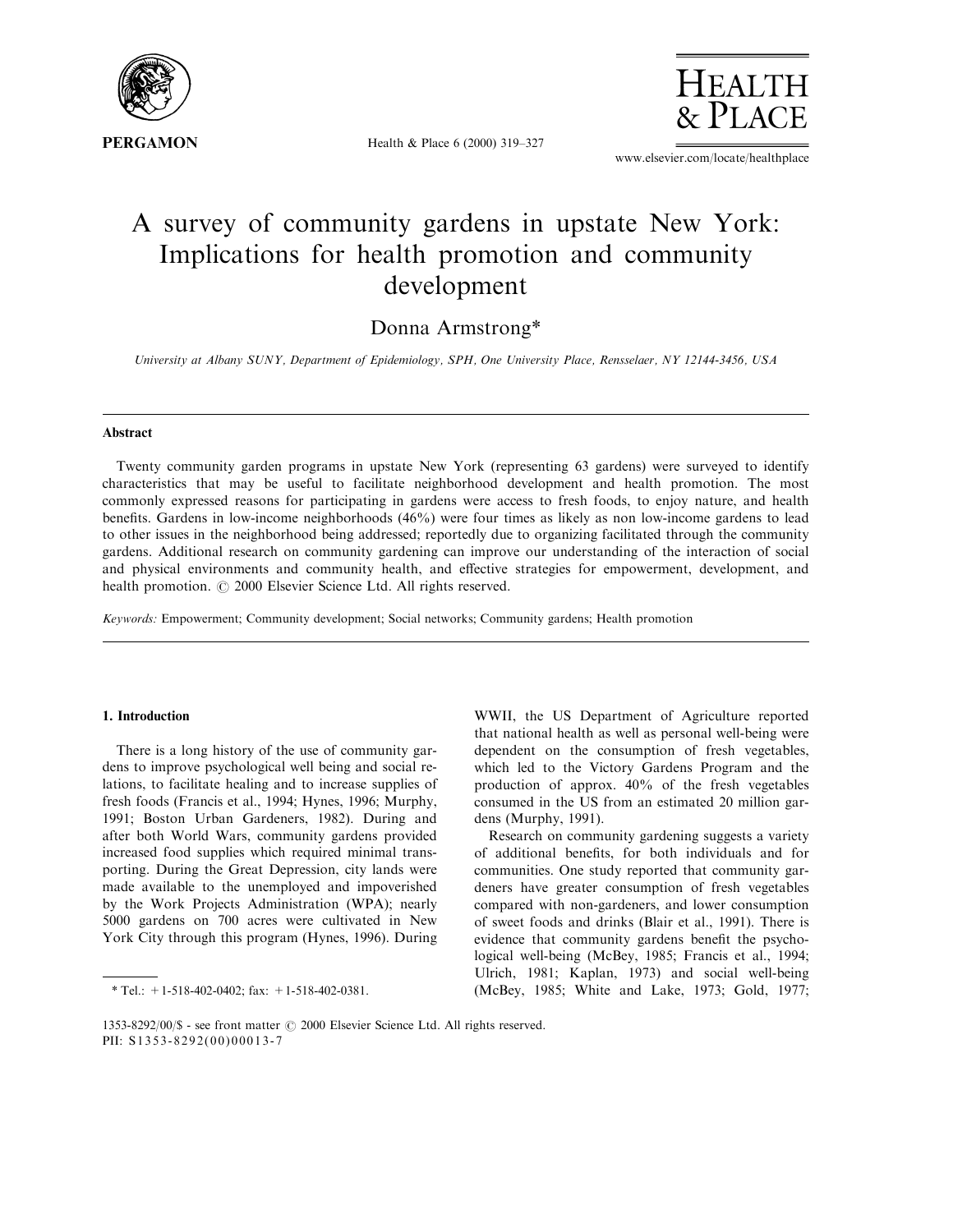Sommer et al., 1994) of gardeners and local residents (Sommer et al., 1994). One project estimated savings of between \$50 and \$250 per season in food costs for community gardeners (Hlubik et al., 1994). Furthermore, this study reported that 5000 lb of vegetables were produced by 37 gardeners and "1000 lb of vegetables were shared with friends and neighbors, local soup kitchens and senior centers.'' Wider neighborhood support for gardens was demonstrated in one area by an unexpected lack of vandalism in the community gardens (Hlubik et al., 1994) (personal communication Dr Dorothy Blair, Pennsylvania State U). In New York City, an outpouring of local neighborhood support occurred in response to a city decision to cancel the leases on numerous community gardens (Monaster, 1995; Rosser, 1994), some of which had existed as long as 20 years. Community gardens have generated particularly strong local neighborhood involvement with the inclusion of music, theater and storytelling, by incorporating a community performance area and hosting such activities in the gardens (Fisher, 1992; Raver, 1993; Martinez-Salgado et al., 1993; Winkeller, 1984). Also, how often city gardens and parks are frequented has been negatively correlated with local crime (Gold, 1977; Harold Lewis Malt Associates for US Dept. of Housing and Urban Development, 1972; Baker, 1997).

Health research has focused primarily on exercise associated with gardening, and benefits to individual gardeners (Blair et al., 1991; Hlubik et al., 1994). Gardening is one of the most commonly practiced types of exercise (Crespo et al., 1996; Yusuf et al., 1996; Magnus et al., 1979) and is a recommended form of physical activity (Pate et al., 1995). During 1988– 1991, 59% of men and 42% of women in the US reported gardening as a source of leisure time exercise (Crespo et al., 1996). Gardening has been ranked a moderate to heavy intensity physical activity (Brooks, 1988; Ford et al., 1991; Dannenberg et al., 1989) and in one study a significant change in total cholesterol, HDL cholesterol and systolic blood pressure was associated with either walking or gardening, after controlling for confounders (Caspersen et al., 1991). Furthermore, participants spent a greater amount of time per week doing gardening (225 min/wk) compared with other leading activities, such as walking (160 min/ wk) and bicycling (170 min/wk) (Caspersen et al., 1991).

Gender roles apparently influence levels and types of physical activity, such that men are more likely to exercise (Crespo et al., 1996; Yusuf et al., 1996; King et al., 1992) and to exercise more vigorously than women (Crespo et al., 1996; King et al., 1992; Mitchell et al., 1994; Ford et al., 1991). However, there is evidence that women tend to spend equal or greater amounts of time gardening compared with men. In the

Framingham Offspring study, approx. equal amounts of time were spent on gardening and walking during spring and summer seasons, and women spent as much, or greater amounts of, time on both of these activities as men (Dannenberg et al., 1989). In a study in Pennsylvania, gardening was the leading leisure-time physical activity and was more common among women than men of higher socioeconomic status, 25 and  $20\%$  respectively, and there was little difference between women and men of lower socioeconomic status, approx. 14% (Ford et al., 1991).

The purpose of this descriptive study was to identify and survey community garden programs throughout upstate New York, during 1997-1998. Characteristics of community garden programs, individual gardens and gardeners were documented, and characteristics which may be useful to facilitate neighborhood development and health promotion were analyzed and discussed.

# 2. Methods

Cooperative Extension offices serving 56 counties in upstate New York (all counties outside of New York City) were contacted to identify community garden programs. In all states, Cooperative Extension is administered through land-grant universities (with grant support from the US Department of Agriculture), and faculty in nutritional and agricultural sciences provide program direction, in-service training and teaching materials for county programs. Cornell University serves this role in New York State. Cooperative Extension has two main program components, nutrition programs and gardening/agricultural programs, both of which aim to increase the self-sufficiency of families. One activity of the agricultural component of Cooperative Extension is the Master Gardeners Program. This program selects and trains volunteers in a series of technical courses. These include soil diagnosis and enrichment, vegetable, fruit and herb gardening, diseases, insects and pest control, tree and shrub care, annuals and perennials, and integrated pest management. These trained volunteers help with gardening and other home and grounds questions and help maintain demonstration and public gardens throughout the state. To remain active in the program, Master Gardeners volunteer at least 30–50 h per year. Cooperative Extension staff, especially in the Master Gardeners Programs, are often informed about all of the community gardens operating in their county, even when they are not directly involved in the operation of a garden.

Offices of city mayors and village clerks were also contacted in counties where Cooperative Extension agents could not identify any community gardens, and in counties with larger cities (e.g. Buffalo),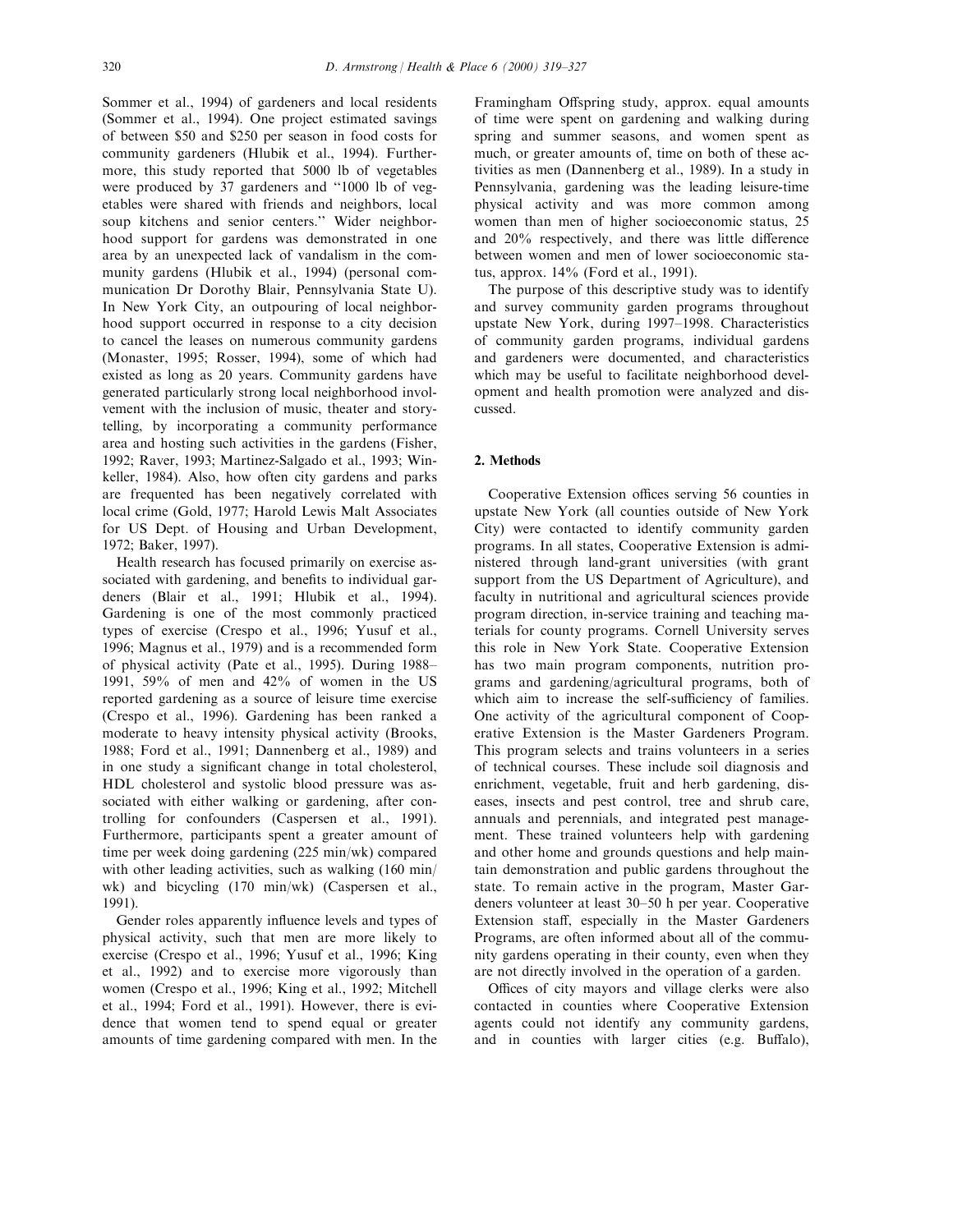which might have multiple privately operated gardening programs. Community garden program coordinators were also asked during the interview if they were aware of additional garden programs in their county, city or village.

A total of 25 community garden program contacts were identified in 22 counties. One garden coordinator declined to participate, we failed to reach one coordinator after numerous attempts, and three community garden programs no longer existed, partly from lack of funding. Therefore, 20 program coordinators were interviewed in the survey. If garden programs self-identified as 'community' gardens then they were included in the survey.

A standardized telephone interview was administered to community garden program coordinators between August 1997 and August 1998. The interviews required 30 min to 3 h to administer, depending on the number of gardens in a program. In general, the interviews were well received despite the length, since most coordinators enjoyed the opportunity to describe their garden programs. Two questions, regarding the surrounding neighborhoods where gardens were located and regarding anticipated long-term use of the land on which gardens were sited, were added after the first two programs were interviewed. Data from the interviews were computerized using Microsoft Excel and data analysis was conducted using SAS 6.02. Information was collected on both the characteristics of garden programs and on all of the individual gardens in each of the programs.

Coordinators of a total of 20 community gardening programs were interviewed, these programs included a total of 63 gardens. The involvement of garden program coordinators with individual gardeners varies, in part, depending on the number of gardens in a program. However, coordinators generally enroll and inform each garden participant about the rules and organization of a community garden (e.g. mandatory participation in a workday), each year of their participation. Coordinators also may organize the availability of garden materials (e.g. soil amendments) and organize and attend cooperative activities. Therefore, coordinators have multiple opportunities to know and discuss motivations and program benefits as perceived by gardeners. Furthermore, coordinators routinely interact with town administrations, who often donate services (e.g. install a water outlet or provide trash removal), and neighborhood organizations (e.g. churches and schools), which may help legitimize a community garden as a desirable community tradition. Therefore, coordinators are familiar with local neighborhoods and tend to be aware of community-level activities and organizing, which may impact or derive from each community garden.

#### 3. Results

Fifteen of the 20 programs surveyed maintained only one community garden each, two programs maintained  $2-3$  gardens each, and three programs maintained 13-14 gardens each. Table 1 shows selected characteristics of the 20 community garden programs surveyed, as reported by the program coordinators. Five programs were located in rural areas and 15 programs were located in urban and suburban areas. Most of the programs (90%) had less than 200 gardeners participating; the larger programs, with greater numbers of participating gardeners, were located in urban areas. All of the community garden programs that were located in rural areas were operated with the support of at least one paid staff. One of the rural programs and four of the urban programs were operated by Cooperative Extension, the remaining were operated by private organizations. One half of the programs reported having 10 or more regular volunteers helping with the operation of their program, one half of the programs distributed a regular program newsletter. In addition, 90% of the programs provided technical support to individual gardeners, 30% provided educational classes, 80% provided soil tilling to gardeners, and 55% provided seeds and seedlings (data not shown).

Less than one half of the programs had soil testing performed (40%), which would identify garden sites in their programs that had contaminated soil, for example, with heavy metals. Almost one half of the programs in urban areas had testing performed (47%). Among the eight programs that had testing performed, only urban programs reported soil contamination, for example, with lead, cadmium and organochlorides (e.g. PCBs).

Differences in the underlying philosophies and goals of community garden programs, as well as surrounding environmental and social conditions, were revealed by rules on chemical use and the sale of produce and by fencing of community gardens. Overall, 60% of the programs either prohibited the use of any chemicals or allowed only chemical fertilizers to be used in gardens. However, 60% of rural programs compared with 33% of urban programs allowed the use of chemical herbicides and insecticides, which also may reflect greater difficulty with garden pest control in rural areas. In addition, none of the programs in rural areas fenced their gardens; furthermore, none of these rural programs reported difficulties with vandalism of the gardens (with the exception of limited vandalism by youths). In urban areas, 67% of programs fenced their gardens. However, approx. one half of the urban programs reported problems with vandalism, with no differences in the report of vandalism between programs that did and did not fence their gardens. One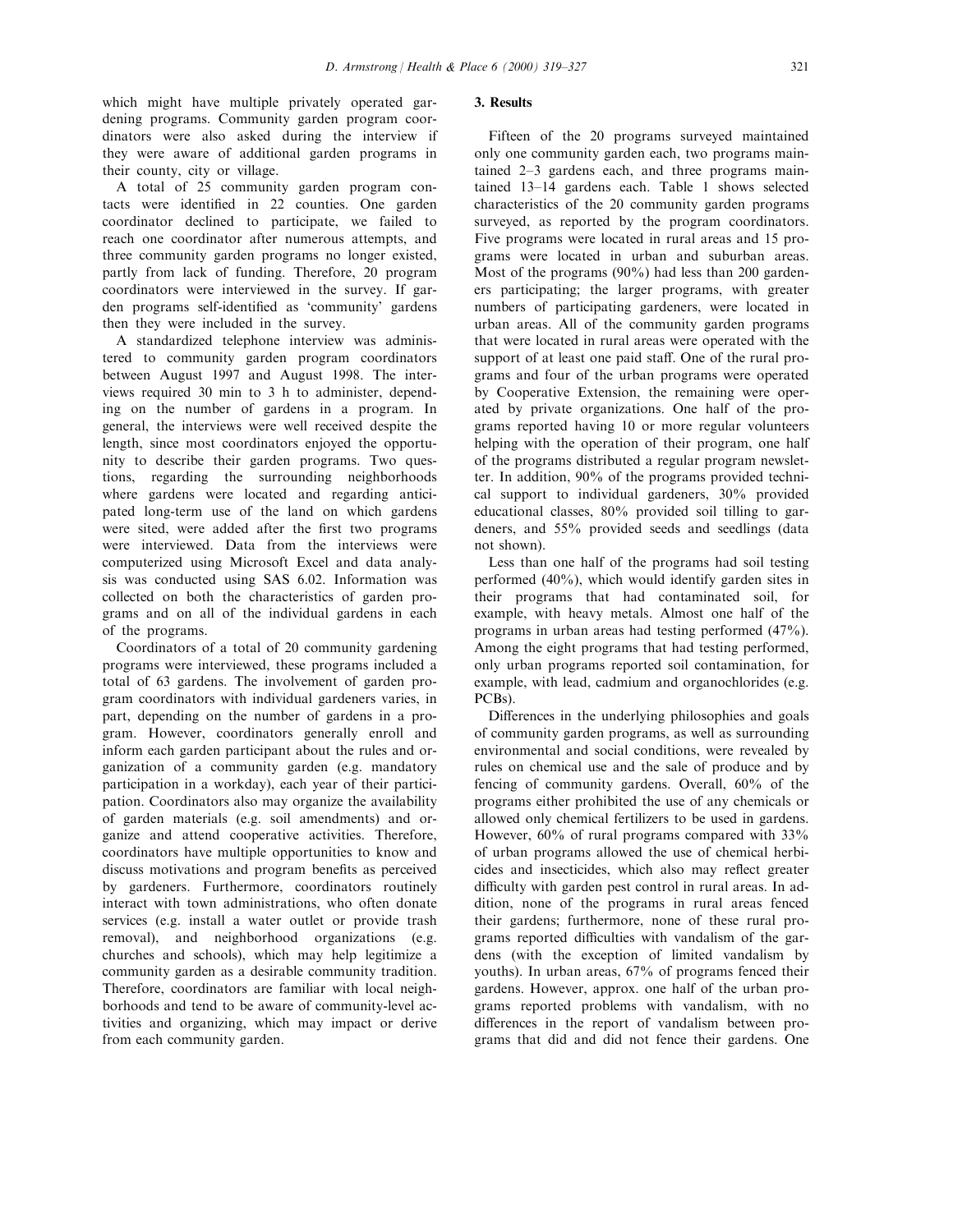half of the garden programs reported that gardeners did not sell any of their produce, although their programs did not prohibit such sales; 10% of the programs prohibited the sale of produce grown in the community gardens.

Overall, the most common reasons reported by the coordinators for participation in community gardens (Table 2) were access to fresh/better tasting food, to enjoy nature, and because of health benefits, including mental health. The data are suggestive of some differences between rural and urban programs. In urban areas, the enjoyment of nature/open spaces, benefits to mental health, and a food source for low-income households were cited more frequently than in rural areas, and the practice of traditional culture was more commonly cited for rural areas. A lack of access to land, which people were permitted to cultivate, was a common theme mentioned by coordinators in both urban and rural areas. The coordinator of a garden in a retirement condominium community, described the importance of their garden for helping residents transition from a lifestyle of home ownership to the retirement community, which involved a lack of personal land.

Table 3 shows characteristics of the 63 community gardens, which were maintained by the 20 garden programs surveyed. A substantial number of gardens (32%) were established 10 or more years ago, and 46% of the gardens were located in low-income urban areas. In approx. 30% of the gardens, the majority of the gardeners were African American or other racial minority, or Hispanic (data not shown). Approx. 35% of the gardens were cultivated by a bi-racial group of gardeners (i.e. approx. 25-49% were minority gardeners), the remaining gardens (35%) had a majority of Caucasian gardeners. Slightly over one half of the gardens had bulletin boards, for announcements, and a sitting area with a bench was present in 44% of gardens; one garden incorporated a path, designed to encourage walking for exercise. In 87% of the gardens, gardeners worked to some degree cooperatively, such as sharing tools, vegetables and cultivating. However,

Table 1

General characteristics of community garden programs ( $n = 20$ ), by rural or urban area, upstate New York, 1997–1998

| Community garden program characteristics   | Rural area $n = 5$ (%) | Urban area $n = 15$ (%) | Overall $n = 20$ (%) |
|--------------------------------------------|------------------------|-------------------------|----------------------|
| Number of gardeners                        |                        |                         |                      |
| $<$ 35                                     | 5(100)                 | 5(33)                   | 10(50)               |
| $35 - 200$                                 | $\theta$               | 8(53)                   | 8(40)                |
| $201 - 350$                                | $\theta$               | 2(13)                   | 2(10)                |
| Program employs staff                      |                        |                         |                      |
| N <sub>0</sub>                             | $\overline{0}$         | 9(60)                   | 9(45)                |
| Yes                                        | 5(100)                 | 6(40)                   | 11(55)               |
| Number of regular program volunteers       |                        |                         |                      |
| None                                       | 1(20)                  | $\boldsymbol{0}$        | 1(5)                 |
| $1 - 10$                                   | 1(20)                  | 7(47)                   | 8(40)                |
| $11 - 35$                                  | 3(60)                  | 7(47)                   | 10(50)               |
| Don't know                                 | $\overline{0}$         | 1(6)                    | 1(5)                 |
| Program newsletter distributed             |                        |                         |                      |
| No                                         | 4(80)                  | 6(40)                   | 10(50)               |
| Yes                                        | 1(20)                  | 9(60)                   | 10(50)               |
| Garden sites tested for soil contamination |                        |                         |                      |
| No                                         | 4(80)                  | 7(47)                   | 11(55)               |
| Yes                                        | 1(20)                  | 7(47)                   | 8(40)                |
| Don't know                                 | $\mathbf{0}$           | 1(6)                    | 1(5)                 |
| Chemical-use in gardens                    |                        |                         |                      |
| No chemicals allowed                       | 1(20)                  | 7(47)                   | 8(40)                |
| Fertilizers only                           | 1(20)                  | 3(20)                   | 4(20)                |
| Herbicides/insecticides used               | 3(60)                  | 5(33)                   | 8(40)                |
| Gardens Fenced                             |                        |                         |                      |
| N <sub>o</sub>                             | 5(100)                 | 5(33)                   | 10(50)               |
| Yes                                        | $\overline{0}$         | 10(67)                  | 10(50)               |
| Produce sold by gardeners                  |                        |                         |                      |
| No                                         | 2(40)                  | 8(53)                   | 10(50)               |
| Yes                                        | 3(60)                  | 4(27)                   | 7(35)                |
| Not permitted                              | $\boldsymbol{0}$       | 2(13)                   | 2(10)                |
| Don't know                                 | $\overline{0}$         | 1(7)                    | 1(5)                 |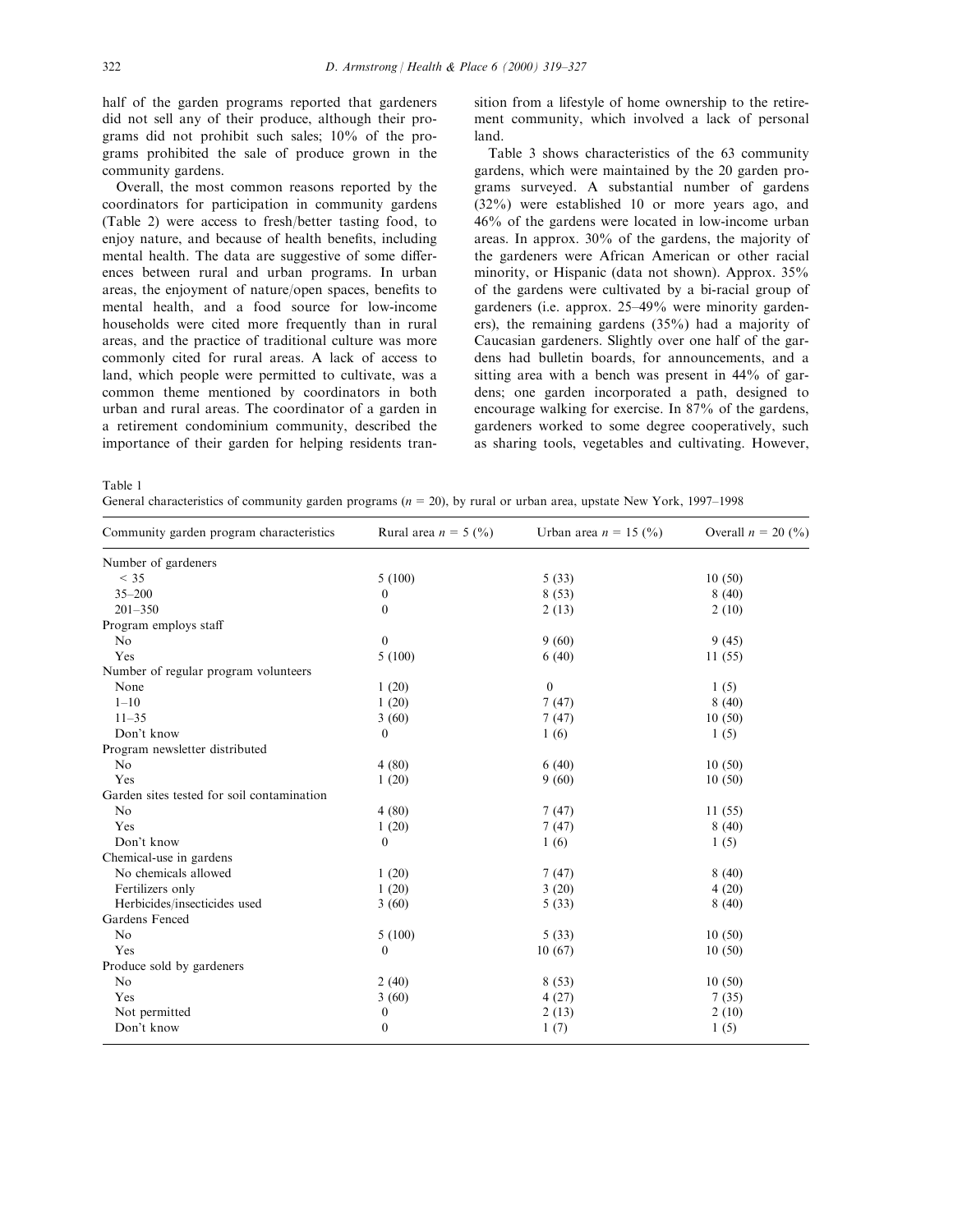cooperative activities which were planned, rather than spontaneously occurring in the gardens, were less common. For example, regular meetings of the gardeners occurred in 49% of gardens, and planned cooperative work-days occurred in 41% of the gardens.

A variety of community organizations and private businesses were involved with the gardens by providing the program coordination and/or the land, by cultivating a plot, or by providing volunteer labor in the gardens. These organizations included the Hunger Action Network, Ameri Corps, Aids Housing Project, a battered women's shelter, day-care center, children's theater group, after-school organization for teens, a rehabilitation program for the developmentally disabled, and gardens located on the properties of an urban office building and a Coca Cola plant. In 28% of the gardens, a local school or church maintained a plot in the community garden. Variations in the physical structuring and organization of gardens were re-

Table 2

Reasons for participating in community garden programs<sup>a</sup>, by rural or urban area, upstate New York, 1997-1998

|                  | $(\%)$                                | Reasons Rural area $n = 5$ Urban area $n = 15$ Overall $n = 20$<br>$(\%)$ | $(\%)$  |
|------------------|---------------------------------------|---------------------------------------------------------------------------|---------|
|                  | Fresh food is/tastes better           |                                                                           |         |
| No               | 1(20)                                 | 1(7)                                                                      | 2(10)   |
| Yes              | 4(80)                                 | 14 (93)                                                                   | 18 (90) |
|                  | Organic food (no sprays, chemicals)   |                                                                           |         |
| No.              | 2(40)                                 | 6(40)                                                                     | 8(40)   |
| Yes              | 3(60)                                 | 9(60)                                                                     | 12(60)  |
| Exercise         |                                       |                                                                           |         |
| N <sub>o</sub>   | 1(20)                                 | 5(33)                                                                     | 6(30)   |
| Yes              | 4(80)                                 | 10(67)                                                                    | 14(70)  |
|                  | Mental health benefits                |                                                                           |         |
| No               | 2(40)                                 | 3(20)                                                                     | 5(25)   |
| Yes              | 3(60)                                 | 12(80)                                                                    | 15(75)  |
|                  | Food source for low income households |                                                                           |         |
| No.              | 3(60)                                 | 6(40)                                                                     | 9(45)   |
| Yes              | 2(40)                                 | 9(60)                                                                     | 11(55)  |
|                  | Good family/children's activity       |                                                                           |         |
| N <sub>o</sub>   | 2(40)                                 | 5(33)                                                                     | 7(35)   |
| Yes              | 3(60)                                 | 10(67)                                                                    | 13 (65) |
|                  | Enjoy nature/open space               |                                                                           |         |
| No               | 2(40)                                 | 2(13)                                                                     | 4(20)   |
| Yes              | 3(60)                                 | 13 (87)                                                                   | 16(80)  |
|                  | Tradition cultural practice           |                                                                           |         |
| N <sub>o</sub>   | 1(20)                                 | 8(53)                                                                     | 9(45)   |
| Yes              | 4(80)                                 | 7(47)                                                                     | 11(55)  |
| Healthy activity |                                       |                                                                           |         |
| No               | 1(20)                                 | 5(33)                                                                     | 6(30)   |
| Yes              | 4(80)                                 | 10(67)                                                                    | 14(70)  |
|                  |                                       | Income supplement (from sale of foods grown)                              |         |
| No               | 4(80)                                 | 14 (93)                                                                   | 18 (90) |
| Yes              | 1(20)                                 | 1(7)                                                                      | 2(10)   |
|                  |                                       |                                                                           |         |

lated to the types of community groups involved, especially depending on the primary organizer. For example, some gardens were managed as a single gar-

# Table 3

Characteristics of community gardens ( $n = 63$ ), upstate New York, 1997-1998

| Garden characteristics                                                    | $n = 63$ (%) |            |         |
|---------------------------------------------------------------------------|--------------|------------|---------|
| Age of gardens (years)                                                    |              |            |         |
| $1 - 4$                                                                   | 21 (33)      |            |         |
| $5 - 9$                                                                   | 14 (22)      |            |         |
| $10 - 21$                                                                 | 20 (32)      |            |         |
| Don't know/missing                                                        | 8 (13)       |            |         |
| Located in low-income areas <sup>a</sup>                                  |              |            |         |
|                                                                           | Rural area   | Urban area | Overall |
| No                                                                        | 5 (100)      | 19(33)     | 24 (38) |
| Yes                                                                       | 0            | 29 (50)    | 29 (46) |
| Don't know/missing                                                        | $\theta$     | 10(17)     | 10(16)  |
| Bulletin board present in the garden                                      |              |            |         |
| No                                                                        | 27 (43)      |            |         |
| Yes                                                                       | 33 (52)      |            |         |
| Don'tknow/missing                                                         | 3(5)         |            |         |
| Garden includes a sitting area, with bench(s)                             |              |            |         |
| No                                                                        | 32 (51)      |            |         |
| Yes                                                                       | 28 (44)      |            |         |
| Don'tknow/missing                                                         | 3(5)         |            |         |
| Some activities done cooperatively by gardeners                           |              |            |         |
| No                                                                        | 7 (11)       |            |         |
| Yes                                                                       | 55 (87)      |            |         |
| Don'tknow/missing                                                         | 1(2)         |            |         |
| Gardeners hold regular meetings                                           |              |            |         |
| No                                                                        | 24 (38)      |            |         |
| Yes                                                                       | 31 (49)      |            |         |
| Don'tknow/missing                                                         | 8 (13)       |            |         |
| Cooperative work days planned                                             |              |            |         |
| N <sub>0</sub>                                                            | 36 (57)      |            |         |
| Yes                                                                       | 26 (41)      |            |         |
| Don'tknow/missing                                                         | 1(2)         |            |         |
| A local school or church maintains a plot                                 |              |            |         |
| No                                                                        | 35 (56)      |            |         |
| Yes                                                                       | 18 (28)      |            |         |
| Don'tknow/missing                                                         | 10(16)       |            |         |
| Garden improved attitudes of residents about the                          |              |            |         |
| neighborhood <sup>b</sup>                                                 |              |            |         |
| No                                                                        | 19 (30)      |            |         |
| Yes                                                                       | 32 (51)      |            |         |
| Don'tknow/missing                                                         | 12(19)       |            |         |
| Garden has lead to other neighborhood issues being addressed <sup>b</sup> |              |            |         |
| No                                                                        | 28 (44)      |            |         |
| Yes                                                                       | 21 (33)      |            |         |
| Don'tknow/missing                                                         | 14 (22)      |            |         |
| Garden site is in jeopardy <sup>a</sup>                                   |              |            |         |
| No                                                                        | 47 (75)      |            |         |
| Yes                                                                       | 7 (11)       |            |         |
| Don'tknow/missing                                                         | 9(14)        |            |         |

<sup>a</sup> Questions added after two program interviews were completed.<br><sup>b</sup> Reported by community garden program coordinators.

<sup>a</sup> Reported by community garden program coordinators.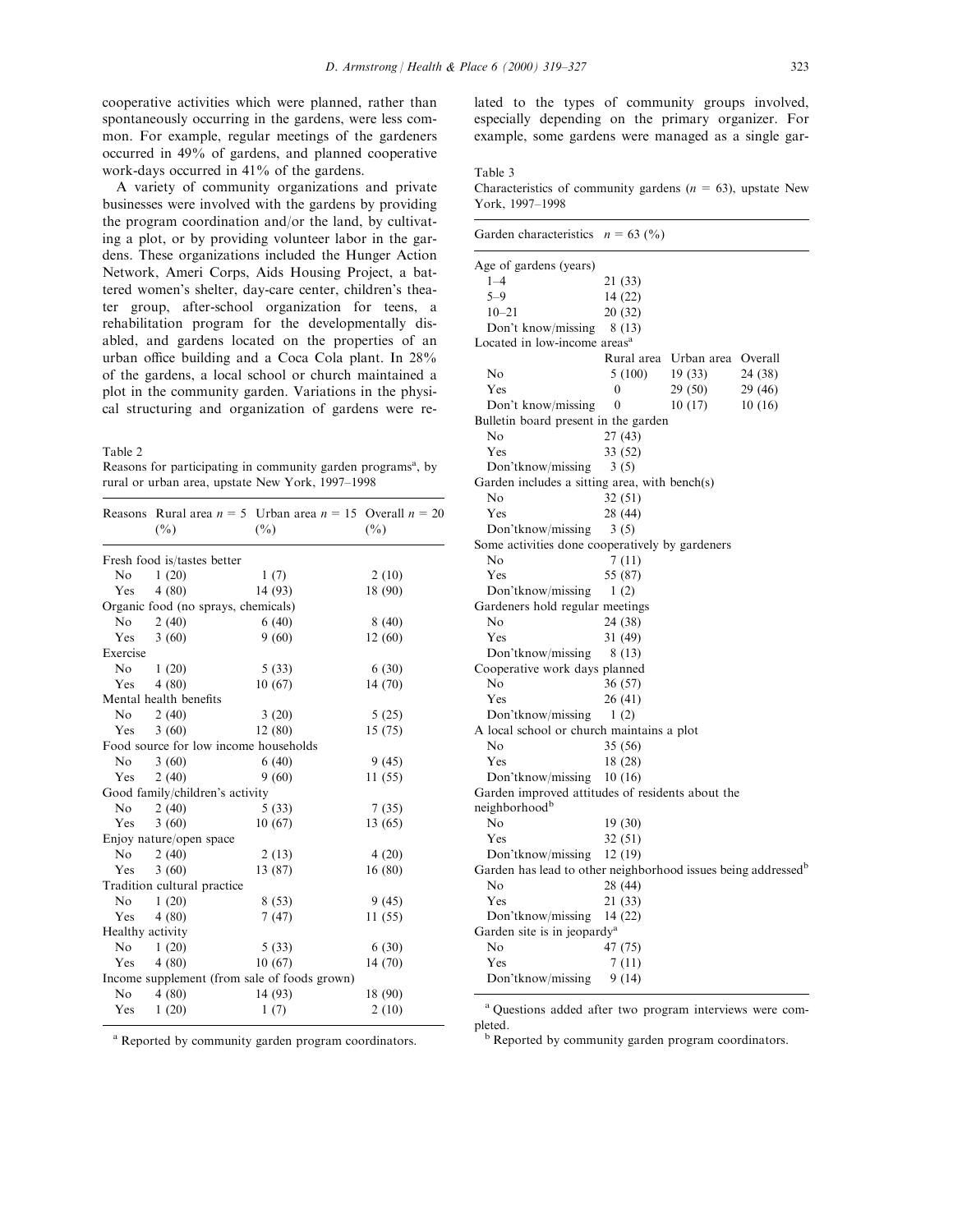den which everyone cultivated together, rather than being split into separate plots that were maintained by individual gardeners. Gardens that were cultivated communally tended to be closely tied to a community service organization, although these gardens also appeared to receive support from the wider community. Also, a garden located on the property of a public housing project, which was primarily a children's garden, was cultivated communally and the produce was shared among the children and their families.

Having a community garden in a neighborhood was reported by coordinators to improve the attitudes of residents toward their neighborhood for 51% of the gardens. This was usually evidenced by improvements in the maintenance of other properties in the neighborhood, reduced littering and increased pride in a neighborhood. For example, some neighborhoods had been featured in city promotions or the local press, highlighting the community garden. However, in another example local residents enjoyed the garden's beauty and recognized the close social network of the gardeners, but the presence of the garden failed to increase local community cohesion because the gardeners were not residents of the immediate neighborhood. In 33% of the gardens, coordinators described additional community organizing which was made possible by a community garden. Examples of the activities and accomplishments which were reported by coordinators to result from community organizing initiated through the community garden, are described in Table 4. Additional neighborhood beautification, tree planting, and crime-watch efforts were common activities stemming from the community gardens. However, not all communities observed these kinds of additional benefits as a result of having a community garden.

Community garden characteristics were examined to identify which characteristics were associated with a garden leading to other neighborhood issues being addressed (data not shown). Community gardens that were located in low-income neighborhoods were four times as likely as gardens not in low-income areas, to lead to other issues in the neighborhood being addressed. Furthermore, gardens located in lowincome neighborhoods were four times as likely to be cultivated by mainly African American and other minority gardeners compared with gardens not located in low-income areas. Characteristics including the age of a garden, whether a local church or school maintained a plot, whether gardeners held regular meetings or worked cooperatively were not associated with a garden leading to other issues.

Since community gardens are often located on land which is not owned by the garden program, information was collected on whether each garden was currently threatened with losing use of the land on which it was located. Seven of the gardens (11%) were considered by the program coordinators to be endangered (Table 3). Among these endangered gardens, three gardens had existed for  $1-5$  years and three gardens had existed for 18-21 years (age missing for one garden), and five of the gardens  $(71\%)$  had reportedly changed attitudes of residents toward the neighborhood.

# 4. Discussion

Data from this survey documented a wide variety of populations served by, and participating in, community garden programs. A number of the community gardens had a particular sociodemographic or program focus, for example, serving a particular age-group (e.g. children, retirees), socioeconomic group (e.g. low income neighborhood, public housing project, mothers on welfare), or special population group (e.g. mentally

# Table 4

Descriptions of other community benefits resulting from garden organizations/organizing<sup>a</sup>

- . Through getting to know people in the village, gardeners became more active in local politics, it raised the level of awareness of what goes on in the village
- . Community fought to keep a larger supermarket in the area and won; more development stemmed from this victory
- Different programs interact through the garden, so more awareness between groups
- . Children (in a housing project) see it as an actual piece of land that they have control over, they have pride of ownership
- (Program staff) reached out to residents of a lower income housing project to participate in the garden
- . Better community cohesion; know everyone on the street now
- People know who to call to initiate other efforts besides the garden
- . Surrounding area is very tough, high crime, garden lead to `neighborhood watch', residents are very involved in watching out for each other
- . A new sidewalk was put in on the garden side of the street; trees were put in and landscaping done; stray animals were caught
- . Neighborhood Association was established
- . Community babysitting developed
- . Park and playground were developed

<sup>a</sup> Reported by community garden program coordinator.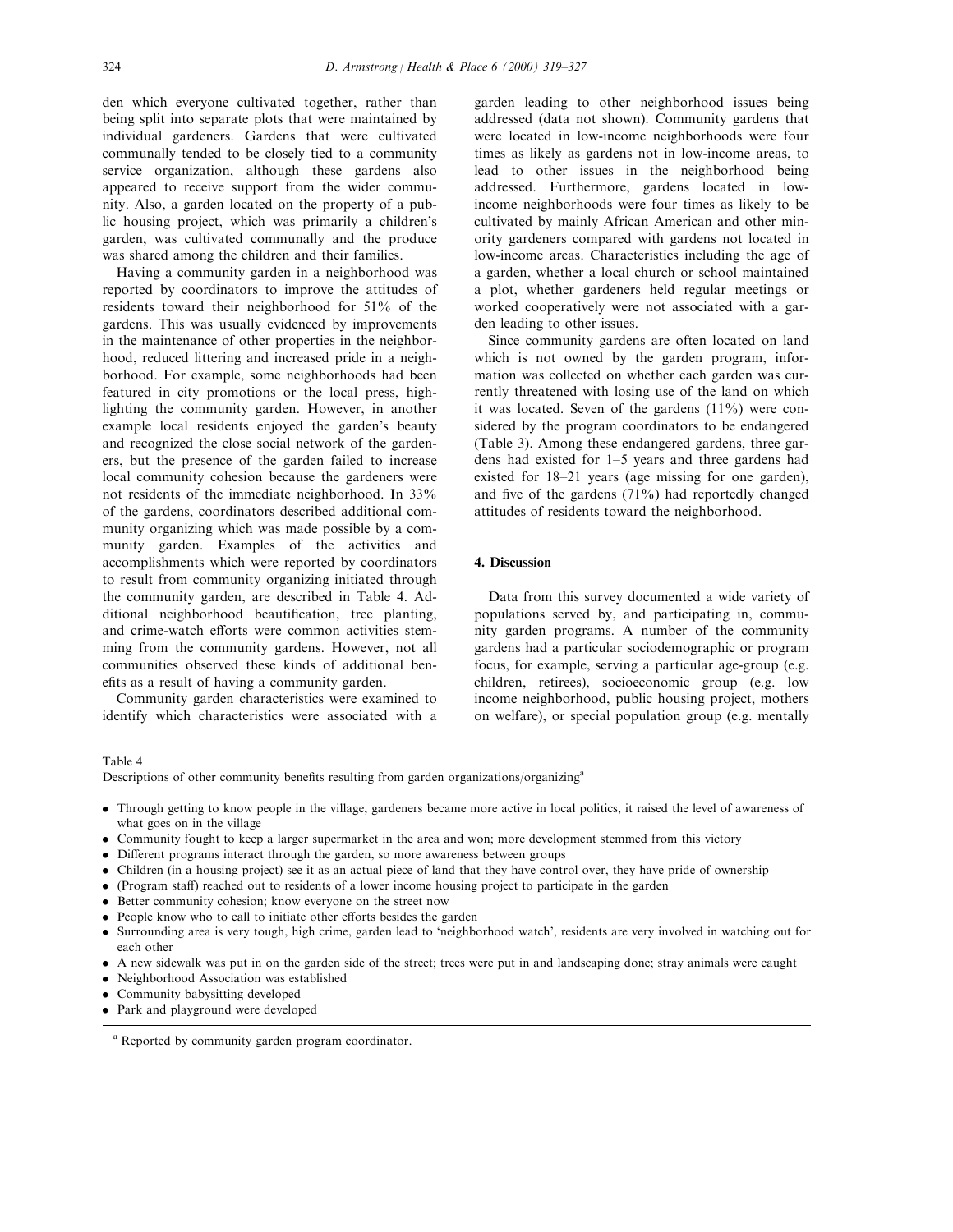handicapped, battered women's shelter). However, many community gardens also were identified which served general neighborhoods, communities or villages. Community gardens were more common in urban areas but this may be due to a greater relative availability of resources and organizational capacity in urban areas, rather than a reflection of less demand for community gardens in rural areas. In both rural and urban areas, lack of access to land, which people were permitted to cultivate, was a commonly described reason for participating in community gardens. Health related reasons were also commonly cited for participating in community gardens, including mental health (Table 2).

Many of the community gardens seemed to facilitate improved social networks and organizational capacity in the communities in which they were located, especially in lower income and minority neighborhoods. Gardens seemed to provide a symbolic focus for some neighborhoods, which increased neighborhood pride and the aesthetic maintenance of neighborhoods. Also, many of the community gardens lead to further neighborhood organizing by providing a physical location for residents to meet each other, socialize, learn about other organizations and activities/issues in their local community. It is possible that this occurred more commonly in lower income communities, in part, due to a greater number of pressing issues which obviously called for attention in these neighborhoods. Nevertheless, the ability of the gardens to serve as a catalyst for residents to begin to address some issues collectively may represent an important public health strategy to facilitate community organizing and empowerment (Wallerstein, 1992; Steckler et al., 1995; Speer and Hughey, 1995) and to increase community capacity (Clark and McLeroy, 1995a,b; Lillie-Blanton and Hoffman, 1995).

Community gardens involve the main characteristics that have been described as important for health promotion in minority communities; these are social support, an emphasis on informal networks, and community organizing through `multiple change tactics' (Fisher et al., 1992). Such interventions are thought to succeed by "encouraging interpersonal, peer-to-peer tactics for promoting change, (thus) community organization programs may stimulate general social support for change (Fisher et al., 1992).'' Data in this study are consistent with this model of interrelatedness of individual social support, group social networks, and community empowerment. These concepts are also related to ideas of `social cohesion' and `social capital,' which have been associated with public health (Wilkinson, 1997; Kawachi et al., 1997; Glynn, 1981). Also, the cultivation of gardens communally, rather than as individual plots, reflects cultural valuations of community and individualism, as well as practical issues of transience among the gardeners, which supports the importance of cultural considerations in promoting community organizing and health. Further research on the processes involved in community gardens may provide valuable insights into relationships between these concepts and to mechanisms linking them with public health.

Data from this study have several limitations. The limited resources of this study made it possible to interview only the coordinators of community garden programs, and did not permit interviewing the individual gardeners involved in the programs. Therefore, data describing the reasons for participation in community gardens (Table 2), for example, are the interpretations of program coordinators and may not accurately represent the views of all gardeners. However, most program coordinators had responsibilities for tasks such as enrolling gardeners each season, direct oversight of garden-site operations, coordinating work-days and other cooperative events. Therefore, program coordinators generally possessed considerable knowledge of individual gardens and local neighborhood conditions. Furthermore, data on the characteristics of individual gardens in programs with multiple gardens varied considerably across the individual gardens, which is consistent with the familiarity that most coordinators had with the individual gardens. A paucity of current published information on community gardens made it difficult to design the questionnaire and anticipate the variety of responses and issues which were encountered in the interviews. Therefore, the questionnaire was revised and some questions were added after completing the initial interviews. These revisions improved the quality of data of the remaining interviews but also resulted in missing information for some of the interviews. Finally, an effort was made to identify all of the community garden programs in upstate New York but there were very likely programs which this study failed to locate and contact; it is unknown in what ways these programs may differ from those that were interviewed and reported on in this study. Contacting village clerks and offices of city mayors typically yielded a referral to the county Cooperative Extension office. Cooperative Extension staff often seemed to know about programs in their counties, even those that they were not directly involved with.

Effective health promotion and community empowerment may require the involvement of community lay health workers and active, respected community members (Wallerstein and Bernstein, 1988; Eng and Young, 1992; Freudenberg et al., 1995; Brown and Vega, 1996; Fisher et al., 1992). Community gardening programs suggest a valuable source of community members who may be willing to be engaged in these types of health promotion activities. Health promotion programs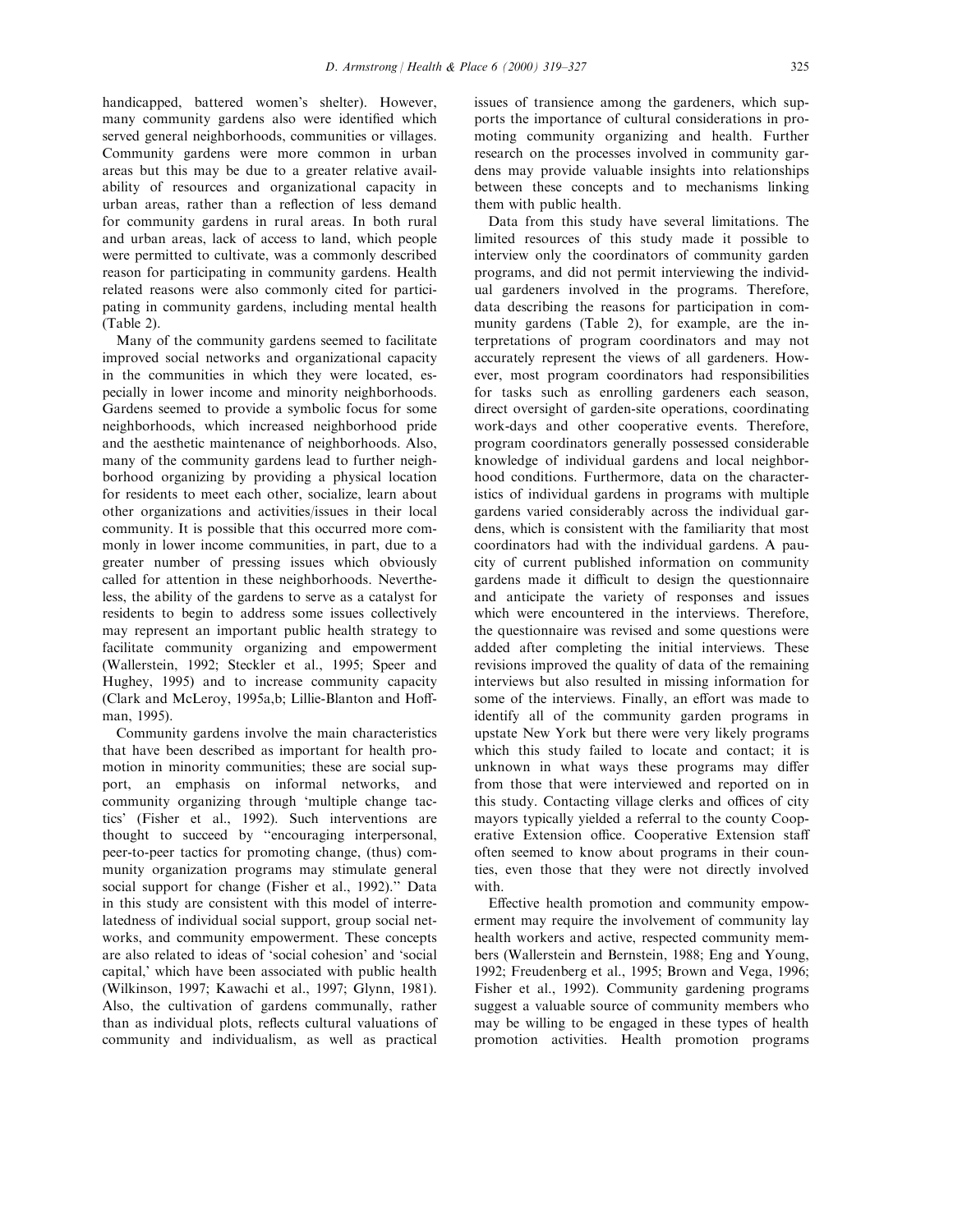often have a narrow focus; for example, a program may focus only on increasing exercise levels, prevalence of low-fat milk consumption, or improving the management of a specific chronic disease (e.g. blood pressure), which partly reflects categorical funding in public health. Therefore, these programs fail to address common environmental conditions/barriers or relationships between different health-related skills and practices. However, community-based intervention designs which address multiple risk factors for the prevention and management of related chronic disease conditions have been designed and implemented (Brownson et al., 1996; McNabb et al., 1993; Heath et al., 1991; Jenkins, 1991; Macaulay et al., 1997). Individuals involved in community gardening may provide an even more integrated perspective to health promotion and empowerment designs; for example, by improving local, sustainable food systems, improving job skills and employment opportunities, addressing problems of depression and other mental health issues, especially in lower income neighborhoods, addressing the need for green spaces, aesthetics, and lowering crime in urban neighborhoods.

Issues of access to land ownership (especially in low income neighborhoods) and how well democratic processes work in determining uses of public lands may also be important to community empowerment (Zimmerman and Rappaport, 1988). Several of the gardens described in this study were considered to be in danger of losing access to the lands on which they were located. While approx. one half of the gardens overall had reportedly influenced residents' views about their neighborhoods, 71% of the endangered gardens had changed positively views of the neighborhoods in which they were located; three of these gardens were 18-21 years old. Community garden programs often do not own the property on which community gardens are located. The ability of community gardens to affect improvements in neighborhood environments can also cause property values of those neighborhoods to increase, which may in-turn lead to the profitable sale of these properties and destruction of the community gardens. In recent years, property values in New York city have increased dramatically. The potential for profitable property sales is one reason for lease cancellations of community gardens which are sited on city lands, over considerable community protest (Fisher, 1992 Raver, 1993).

Additional research on the potential benefits of community gardens to promote and improve public health is needed. This research may also contribute to further development of theoretical models describing the role of social, physical environments and comprehensive, integrated perspectives to improved community empowerment and capacity, and effective health promotion.

## References

- Baker, R., 1997. Where the sidewalks end, urban gardens patches of paradise from vacant lots. Hope, Humanity Making a Difference Apr., 16-23.
- Blair, D., Giesecke, C., Sherman, S., 1991. A dietary, social and economic evaluation of the Philadelphia Urban Gardening Project. J. Nutrition Education 23, 161-167.
- Boston Urban Gardeners, 1982. A Handbook of Community Gardening. Charles Scribner's Sons, New York.
- Brooks, C., 1988. Adult physical activity behavior: a trend analysis. J. Clinical Epidemiology 41, 385-392.
- Brown, L.K., Vega, W., 1996. A protocol for communitybased research. American J. Preventive Medicine suppl. 12  $(4)$ ,  $4-5$ .
- Brownson, R.C., Smith, C.A., Pratt, M., Mack, N.E., Jackson-Thompson, J., Dean, C.G., Dabney, S., Wilkerson, J.C., 1996. Preventing cardiovascular disease through community-based risk reduction: the Bootheel Heart Health Project. American J. Public Health 86 (2), 206±213.
- Caspersen, C.J., Bloemberg, B.P., Saris, W.H., Merritt, R.K., Kromhout, D., 1991. The prevalence of selected physical activities and their relation with coronary heart disease risk factors in elderly men: the Zutphen Study, 1985. American J. Epidemiology 133, 1078-1092.
- Clark, N.M., McLeroy, K.R., 1995a. Creating capacity: establishing a health education research agenda. Health Education Quarterly  $22$  (3),  $270-272$ .
- Clark, N.M., McLeroy, K.R., 1995b. Creating capacity through health education: what we know and what we don't. Health Education Quarterly 22 (3), 273-289.
- Crespo, C.J., Keteyian, S.J., Heath, G.W., Sempos, C.T., 1996. Leisure-time physical activity among US adults, results from the Third National Health and Nutrition Examination Survey. Arch. Intern Medicine 156, 93-98.
- Dannenberg, A.L., Keller, J.B., Wilson, P.W., Castelli, W.P., 1989. Leisure time physical activity in the Framingham Offspring Study. American J. Epidemiology 129 (1), 76-87.
- Eng, E., Young, R., 1992. Lay health advisors as community change agents. Family Community Health  $15$  (1),  $24-40$ .
- Fisher, E.B., Auslander, W., Sussman, L., Owens, N., Jackson-Thompson, J., 1992. Community organization and health promotion in minority neighborhoods. Proceedings of the NIH Workshop on Health Behavior Research in Minority Populations (special issue). Ethnicity and Disease 2, 252–272.
- Fisher, I. 25 May 1992. A blessing for gardens where green is so rare, New York Times.
- Ford, E.S., Merritt, R.K., Heath, G.W., Powell, K.E., Washburn, R.A., Kriska, A., Haile, G., 1991. Physical activity behaviors in lower and higher socioeconomic status populations. American J. Epidemiology 133 (12), 1246-1256.
- Francis, M., Lindsey, P., Rice, J.S., 1994. The Healing Dimensions of People-Plant Relations: Proceedings of a Research Symposium. Center for Design Research, Department of Environmental Design, UC Davis, CA.
- Freudenberg, N., Eng, E., Flay, B., Parcel, G., Rogers, T., Wallerstein, N., 1995. Strengthening individual and community capacity to prevent disease and promote health: in